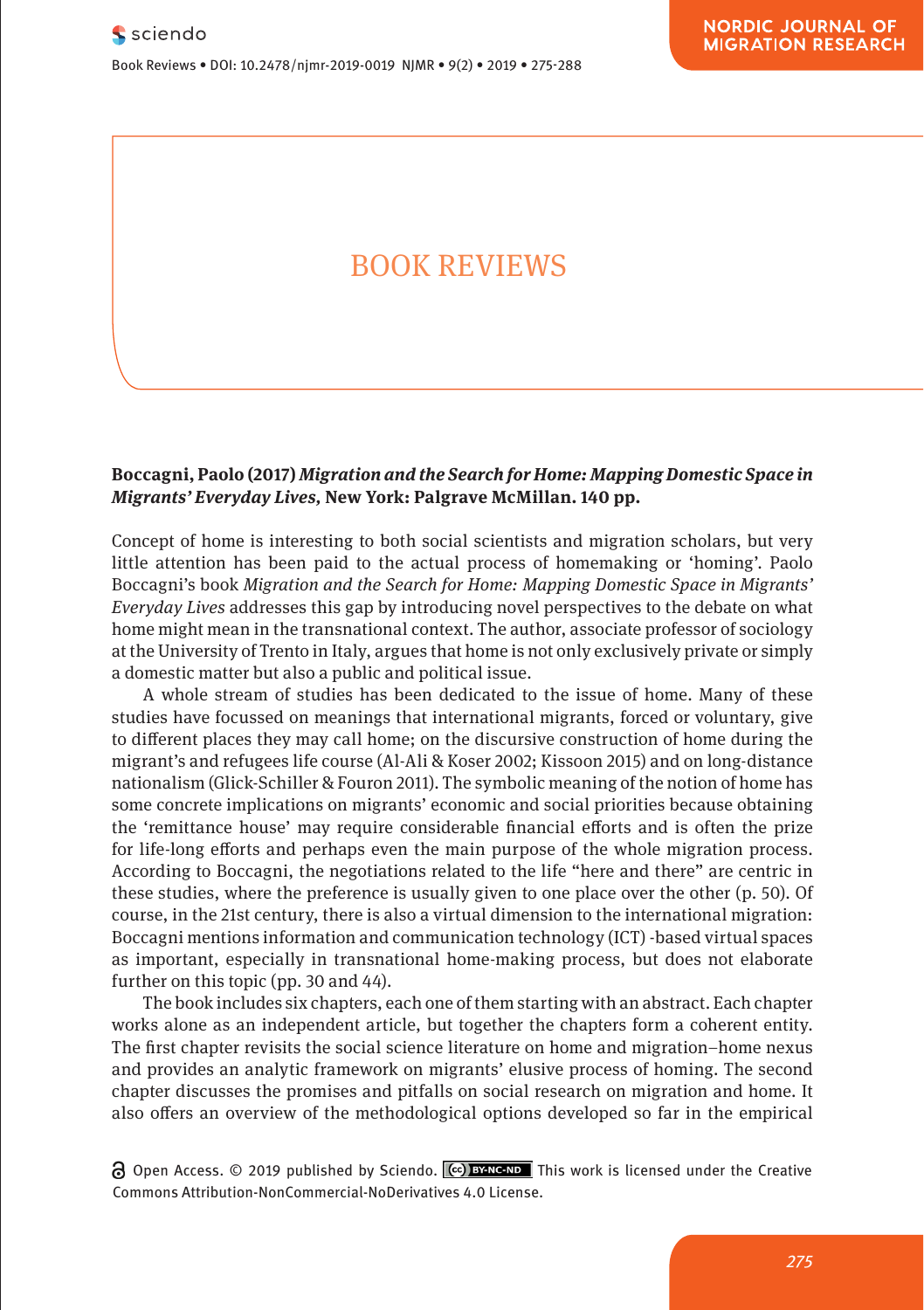study of migrants' ways of homing. It makes a case for further elaboration of this emerging research field. The chapters 3 and 4 trace a map of migrants' cognitions, emotions and practices about home, reconstructed over time and space. Chapter 5 dissects the functions of the concept of home in the public debate. The book ends with the conclusion chapter that resumes the main findings in the previous chapters.

The book starts with a review of research literature of studies on home, referring to an array of studies in different disciplines. The notion of home, as the author understands it, is distinct from "dwelling" and "house" as it requires a sense of belonging and an emotional connection to the place of living (pp. 2–3). Although home has been discussed in transnational migration and diaspora studies, the author argues that the empirical study of migrants' 'ways of homing' is an emerging field to be further elaborated. The researchers should focus not only on migrants' discursive constructions of home but also on tangible aspects of the home-making process. He adds that one can also apply a migration/mobility sensitive approach to the social scientists' studies of 'non-mobile' home and argues that there is a need for a new research agenda focussing on migration–home nexus that would combine the aspects of migration studies and home studies. According to this view, migration can serve as a lens to better understand home and vice versa.

The author discusses home and homing from different dimensions: spatial, temporal and political. The process of "homing", which is more than homemaking or settlement, is presented as "a value-laden combination of cognition, emotion and practice" (p. 24). However, the idea of home is not always related to the concrete homemaking process of individuals or families but is also related to ideological and symbolic processes. For example, in diaspora studies, the notion of home is very present: 'the myth of return' maintains the idea of a (lost) homeland. However, it does not matter whether the actual return takes place or not because "the simple psycho-social process of cultivating the option of return has real life social effects" (p. 81), and it most often has political implications as well.

What would then be the best methodology for the mobility sensitive studies of home or migration studies with home focus? Boccagni explores a variety of methodological tools that can be used for the study of homing. He points out that in the studies of home, a unit of analysis can go from an individual to a large group; hence, the method should be chosen accordingly. He argues that "domestic ethnography" would work well as a research method for the study of homing process, as it allows to observe home not only as a physical place with its location, interiors and so forth but also as social relationships and meanings related to it (p. 30). The anthropological interest towards domestic spaces is nothing new as such. For example, ethnography of Algerian (Kabyle) household by Bourdieu (1977) is a classic example of domestic anthropology focussing on social and symbolic dimensions of living space. Perhaps, the current tendency to pay attention to discourses and rhetorics of home has alienated scholars from the task of systematic observation of domestic spaces.

Boccagni's style of writing is convincing and philosophical, and his words are carefully chosen, but some observations or interview quotes from the author's own fieldwork could have helped to understand the thought processes that lead the author to construct his argument. The book begins with a description of a conversation the author had with an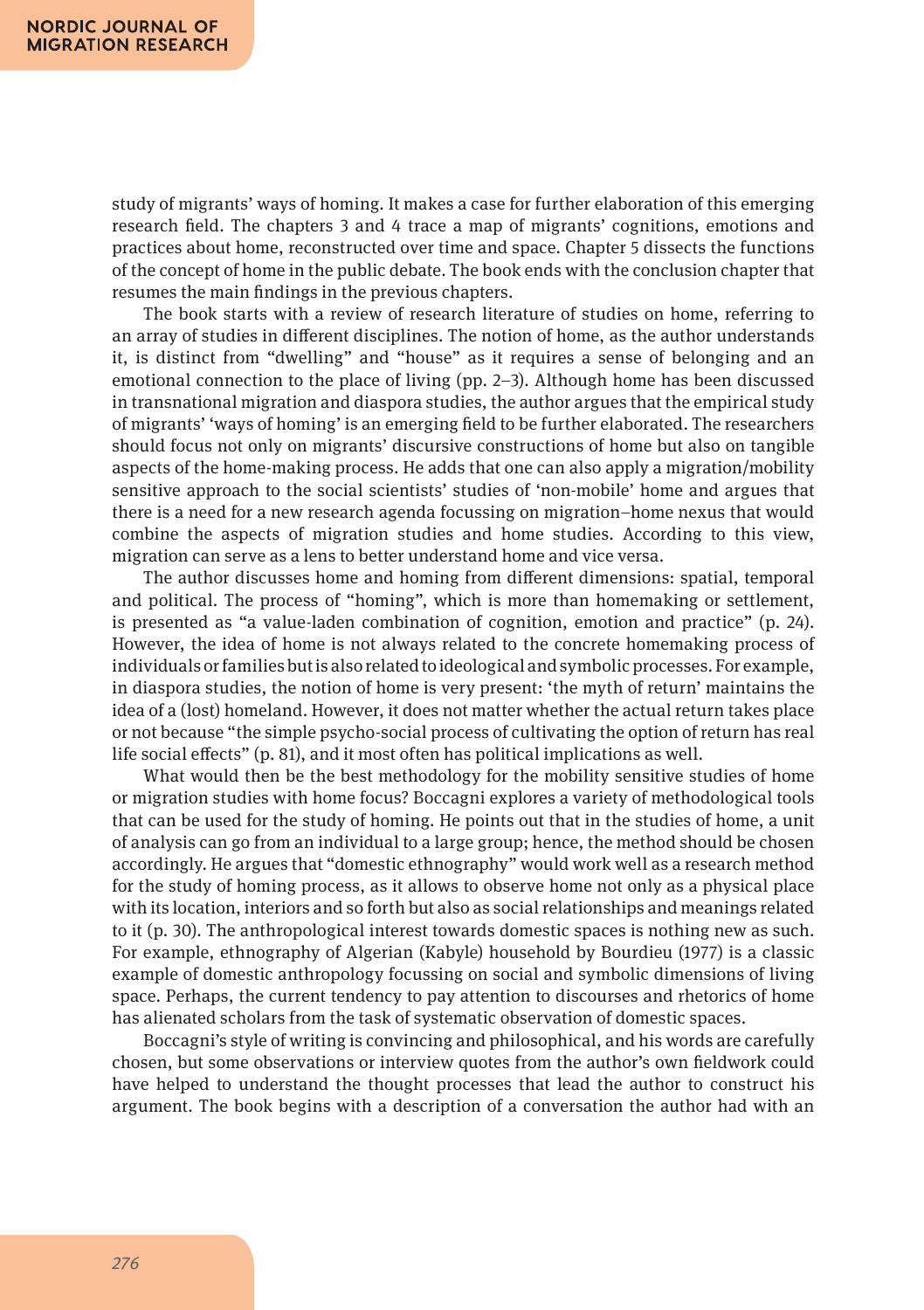Ecuadorian immigrant living in Italy, but the rest of the book is more theoretical without quotes or paragraphs related to fieldwork conducted by the author. This is not to say that the book is short of secondary references, including an array of theoretical and empirical studies and even literary sources focussing on both migrant homes and home in general. Still, considering that the author argues for the use of ethnographic method in migration studies, the book could have benefitted from some primary sources such as references to fieldwork or interview quotes.

The last part of the book, chapter 5, focuses on political dimensions of the homemaking. Although the topic has political significance, the author stays clear from making any statements. He is rather showing the opportunities that the home nexus offers to analysis that may have something to give for policymaking as well. Boccagni succeeds in reminding the reader that the most ordinary aspects of everyday life are often the most fruitful for sociological research.

Since the book does not include any direct policy guidelines or considerations, it is clearly more oriented to academic audience (students and scholars) than to policy makers. The book is indeed a welcomed contribution in the field of migration studies, where the focus on mobility and need to migrate tends to overlook the need of home and belonging.

#### Anna Virkama

PhD Candidate, School of Education, University of Tampere, Tampere, Finland E-mail: anna.virkama@gmail.com

# **References**

- Al-Ali, N & Koser, K (eds.) 2002, *New approaches to migration? Transnational Communities and the Transformation of Home*, Routledge, London.
- Bourdieu, P 1977 [1970], "The Kabyle house of the world reversed", in Bourdieu, P (ed.) *Algeria 1960*, Cambridge University Press, Cambridge.
- Glick-Schiller, N & Fouron, G 2011, *Georges woke up laughing: Long distance-nationalism and the search for home*, Duke University Press, Durham.
- Kissoon, P 2015, *Intersections of displacement: Refugees' experiences of home and homelessness*. Cambridge Scholars, Newcastle.

#### **Hashas, Mohhamed (2019)** *The Idea of European Islam: Religion, Ethics, Politics and Perpetual Modernity***, London: Routledge. 330 pp.**

Islam and Muslims have been the epicentre of public debates and academic research at least during the last two or three decades. More specifically, in Europe, they have attracted much attention with the main issues of discussion being around their integration, identity and the formation of what has been called European Islam. The fundamental question upon which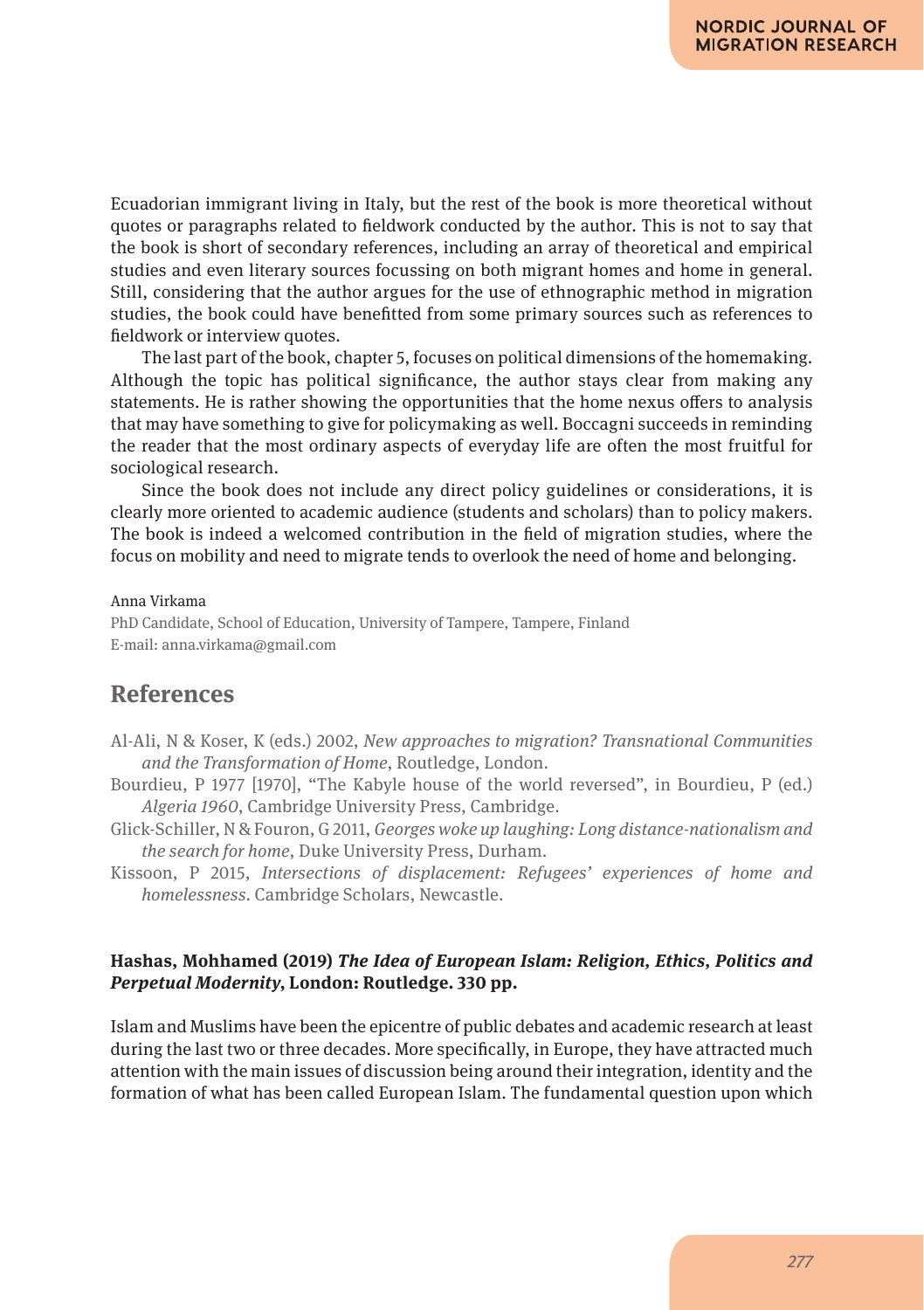most of the debates have been based on is if Islam and Muslims are forming a new identity through their interaction with European ideas, values and habits or if their effort is to preserve their existing cultural, religious and ethnic/national identity and live in isolation from European influences. Such issues have entered academic discussions and research at least since the 1990s, but faced a rapid growth after 9/11 and the recent terrorist attacks in European societies. As a consequence, the book of Mohammed Hashas comes to add to the previous works of Nielsen (1999), Focas and al-Azmeh (2007), Cesari (2015) and others with regard to the place of Islam in Europe and the idea of European Islam.

Mohammed Hashas is a research fellow at Luiss Guido Carli University in Rome, Italy, specialising on Islam in Europe. Hashas's *The Idea of European Islam* is an elaborated version of his doctoral thesis (2013). The book consists of two parts, each of which includes four chapters, plus an introduction, a conclusion and a forward by Jocelyne Cesari. The first part focuses on four Muslim thinkers who live in Europe and who according to Hashas contribute to the formation of what constitutes European Islam. The first chapter focuses on Bassam Tibi, a German scholar of Jordanian origin; the second chapter on Tariq Ramadan, a Swiss academic of Egyptian family background; the third chapter on Tareq Oubrou, an essayist and imam from Morocco, who lives in France, and the fourth chapter on the French philosopher Abdennour Bidar, who from a Catholic family has converted to Islam. The second part of the book elaborates on the reflection of these four thinkers. Chapter 5 discusses the ontological revolution and epistemological shift in European Islamic thought, while chapter 6 focuses on the conceptualisation of the idea of European Islam and more particularly on Taha Abderrahmane's trusteeship critique for overcoming the classical dichotomous thought. Chapter 7, then, analyses the consolidation of the idea of European Islam through the perpetual modernity paradigm. The last chapter introduces the thinking of John Rawls presenting European Islam as a Rawlsian reasonable comprehensive doctrine.

The book's main question is if European Islam is possible (p. 3). However, the author starts with providing the answer already in the Introduction, following a deductive way of analysis, arguing that this book claims to present a new and different approach in the study of Islam in Europe or what could be called European Islam and European Islamic thought. In this sense, he replies to this question in a positive manner supporting that European Islam is possible both theologically and politically (p. 3). This way Hashas continues that the book contributes to the field of theology, political theology, political philosophy and ethics.

The book studies European Islam using a triadic framework or axis that grasps the comprehensiveness of a world religion like Islam, i.e. the world, society and the individual (p. 4). In this sense, this endeavour deals with theological concepts for mundane and metaphysical purposes. European Islam is analysed in order to examine how it approaches the three entities that form these three axes, i.e. the cosmos or the world, society or the community as a whole, and the individual as an active agent who interprets religious teachings for social purposes and for existential questions, involving his/her interpretation of the world (p. 4). Further to this, as it is stated in the Introduction (pp. 4-5), the book studies European Islam as a category or subfield in contemporary Islamic thought for three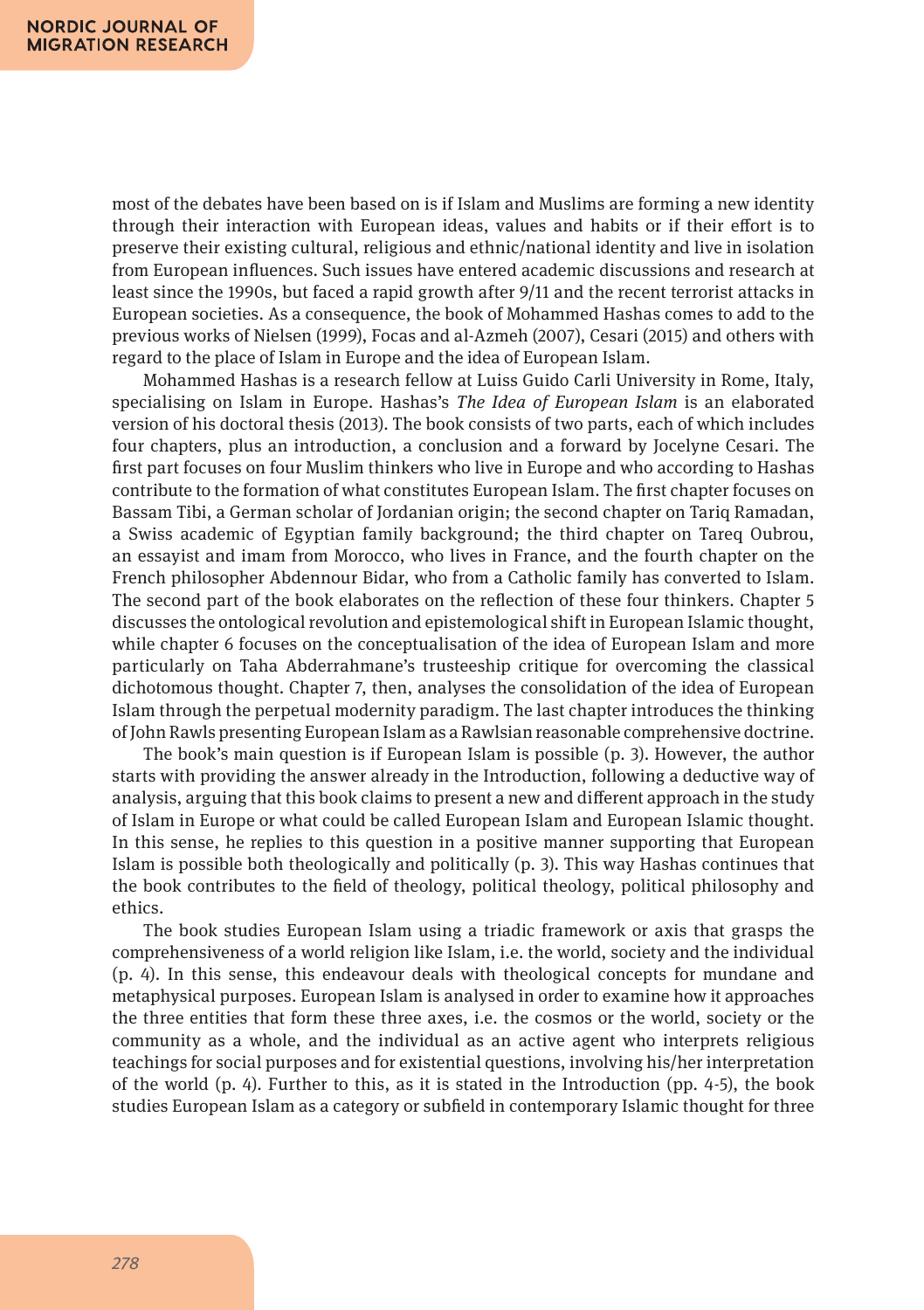main reasons. First, European Islam builds on the Islamic intellectual tradition of religious rational disputes (kalam); second, it also builds upon the heritage of the modern Islamic reformist movements and its revivalists (Arab-Islamic nahda) and third, it continues the debate on the necessity for rethinking the Islamic tradition, beyond the existing limitations of the nahda revivalists.

Hashas acknowledges that there are limitations in the study of Islam in Europe (pp. 8-10); however, what is crucial is the reasoning behind the selection of the four thinkers (Tibi, Ramadan, Oubrou and Bidar) whose thought is exposed and analysed in the first four chapters. According to Hashas, there are five criteria that led him to such a decision (pp. 12- 14). The first was that the scholar should speak from the perspective of 'declaration' and not 'conjecture' using John Rawls's terms. This means that he should have an Islamic background and speak from within the religion studied, in this case Islam; the second is that the scholar should have lived or still living in Western Europe; the third is the intellectual biography of the scholar, i.e. having elaborated on Islam in Europe and European Islam through his personal, family background and academic training; the fourth is that the scholar had and still has a public presence and finally, the fifth is that despite the differences among them, all the scholars bring to the fore the ethical message of Islam and stress it in their version of European Islam.

The first part of the book is very interesting, and the reader familiarises him/herself with some prominent scholars of European Islam. However, the most important part of the book is the second and more particularly the chapters on the conceptualisation and consolidation of the idea of European Islam (chapters 6, 7 and 8) where the book's main argument is being established. Following the thought of the Moroccan philosopher Taha Abderrahmane and John Rawls, about the concepts of perpetual modernity and overlapping consensus, Hashas concludes that European Islam is possible, as stated already in the Introduction, at least from the perspective of political theology and political philosophy. As far as the practical politics is concerned, it remains for politicians and policymakers to answer the needs of their citizens of various religious, philosophical and moral backgrounds or to 'externalise them', which is not admissible from liberal democratic perspectives (p. 293).

Overall, the book offers an interesting approach on the debates on European Islam through the analysis of Muslim scholars who live and are actually part of European societies and support that European Islam is able to think and produce innovative, original and modern thought with regard to the place of Islam in Europe. A point of criticism, however, might be that focussing on these specific intellectuals, the book gives the idea that European Islam is constructed exclusively or mainly from the above, from the elites, bringing in mind the previous research of Klausen (2005). This way it is implied that 'ordinary' Muslims play a secondary role on the construction of European Islam following the conceptualisation produced from their leaders or other Muslim intellectuals. Regardless of this, Hashas has managed to elaborate on a variety of materials in a very productive way. Further to this, in my opinion, the author offers an optimist conclusion overall, i.e. Islam and Muslims are able to be actually part of Europe and Islam is not monolithic and without the ability to evolve and change, which is a key element of contemporary Islamophobic discourses. This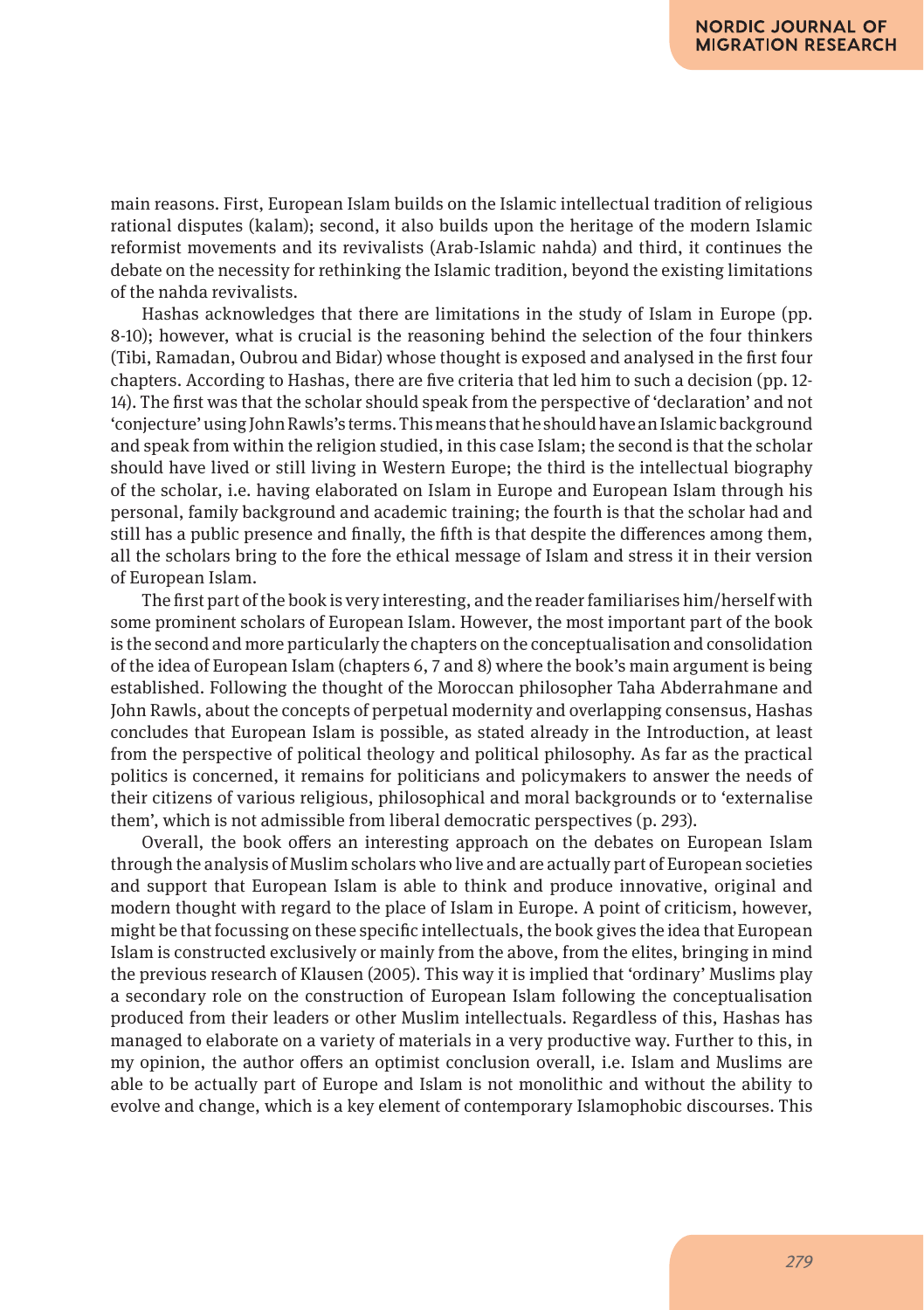is another reason why this book is necessary for the contemporary scholarship on Islam and Muslims not only in Europe but also worldwide and adds to the current debates in a quite genuine and productive manner.

#### Alexandros Sakellariou

Department of Sociology, Panteion University of Social and Political Sciences of Athens, Athens, Greece & School of Humanities, The Hellenic Open University, Athens, Greece E-mail: sociology.panteion@gmail.com

# **References**

Cesari, J (ed.) 2015, *The Oxford handbook of European Islam*, Oxford University Press, Oxford. Focas, E & al-Azmeh, A (eds.) 2007, *Islam in Europe: Diversity, Identity and Influence*, Cambridge University Press, Cambridge.

Klausen, J 2005, *The Islamic Challenge: Politics and Religion in Western Europe*, Oxford University Press, Oxford.

Nielsen, J 1999, *Towards a European Islam*, Palgrave Macmillan, London & New York.

#### **Hervik, Peter (ed.) (2018)** *Racialization, Racism, and Anti-Racism in the Nordic Countries***, Cham: Palgrave Macmillan. 303 pp.**

The total number of critical race and whiteness studies focusing on the Nordic countries is scarce. The number of books written in English are especially few (see e.g. Andreassen & Vitus 2015; Jensen & Loftsdóttir 2012; Keskinen *et al.* 2009). The new anthology *Racialization, Racism, and Anti-Racism in the Nordic Countries* by Peter Hervik (ed.) is therefore a welcoming contribution to the study on race in a contemporary Nordic setting.

The book is framed as a Nordic anthology and consists of 12 chapters, including Hervik's own introductory chapter (chapter 1) and a concluding chapter (chapter 12) written by Nasar Meer who comes from the English-speaking academia wherein race relations have been on the research agenda for decades. The book consists of four chapters on Denmark, two on Norway, two on Sweden, one on Finland and one comparing Finland and Sweden; however, there is no chapter on Iceland. As this is in practice a Danish anthology, my review will focus mainly on the Danish chapters.

In his introductory chapter, Hervik states somewhat strongly that "only Swedish scholars would use the term 'racism' more consistently" as the term racism and the concept of race itself are said to be "still tabooed words" in the other Nordic countries (p. 10). There is a quite widespread idea within the Nordic academia that race and whiteness researchers in Sweden are more freely allowed to operationalise race. This statement is however questionable given for example that Sweden was the first country in the world to abolish the concept of race. Hervik is naturally mainly concerned with and informed about the Danish context, and he rightfully names Lene Myong and Rikke Andreassen as the pioneers behind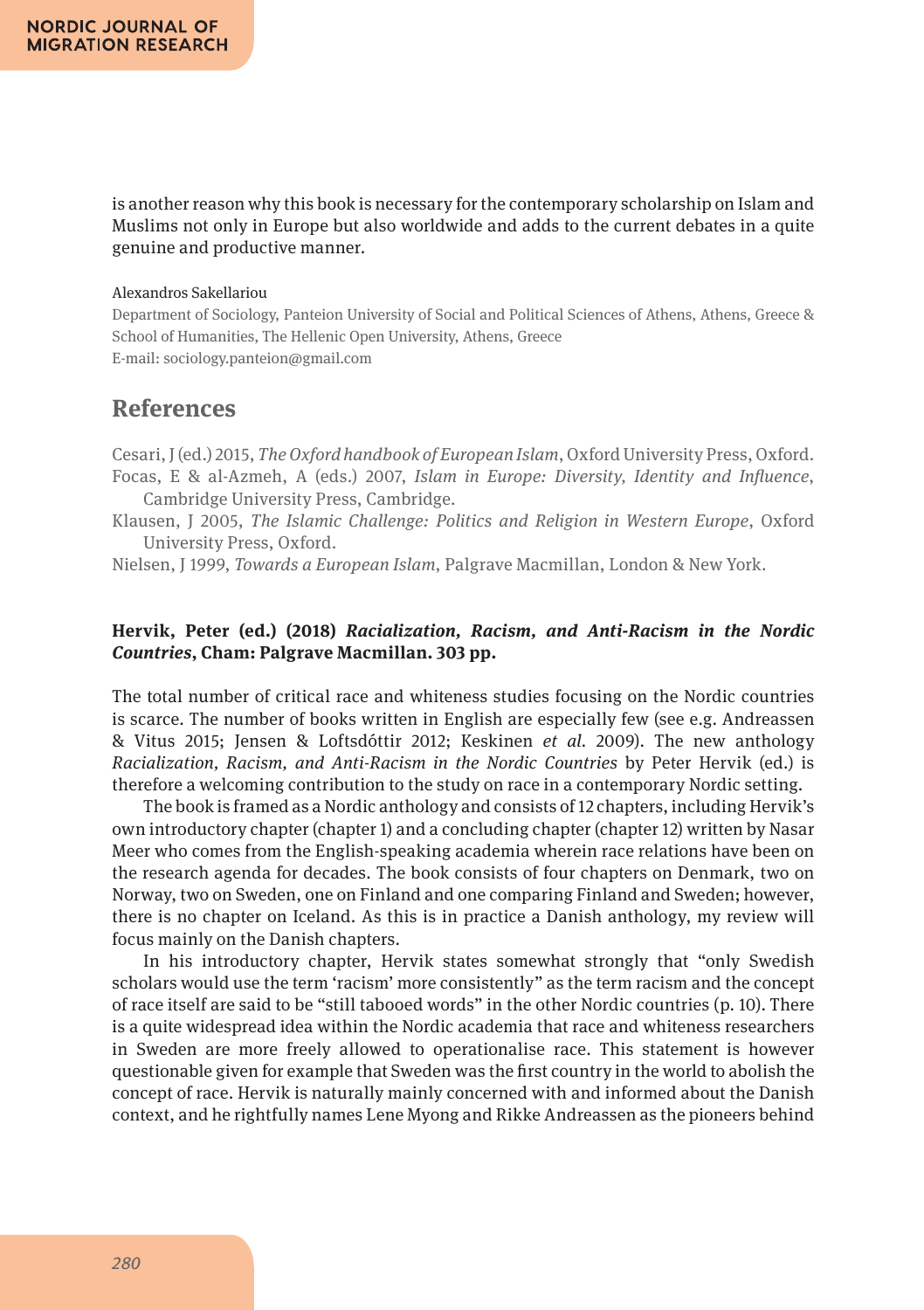research on race and racism in Denmark. He also mentions the importance of the artistic and activist work by Korean adoptees when it comes to initiating a public discussion on race and Danishness in Denmark (pp. 15-16).

Chapter 2 is co-written by Mathias Danbolt and Lene Myong who both are engaged as public intellectuals in Denmark with regard to issues concerning both Danish colonialism and racism. Their piece consists of an analysis of what they call the Danish racism debates between 2012 and 2016, which are reminiscent of the Swedish debates on racial stereotypes that took place more or less during the same years. The two authors see the racism debates as a recalibration of Danish exceptionalism as they ended in the strengthening of the Danish self-image that white majority Danes cannot be racist. The next Danish chapter (chapter 5) is written by Asta Smedegaard Nielsen and operationalises the concepts of white fear and habitual whiteness in relation to the Danish media's post 9/11 reporting on Jihadist terror. Through an affect-theoretical reading, Smedegaard Nielsen argues that the white fear of the Muslim Other always dominates the public sphere and thus makes non-white Danes' fear of white violence invisible. Another chapter on Denmark is co-written by Hervik and Mantė Vertelytė (chapter 7) and delves on the debate on the Danish N-word, which seems to have been even more intense than the one in Sweden concerning the Swedish N-word (Hübinette 2013). The authors view the debate as a reflection of a desire for a post-racial and colour-blind neutrality standpoint given that the majority of its defenders argue that the Danish N-word is a neutral epithet. Finally, chapter 11 by Kjetil Rødje and Tess Sophie Skadegård Thorsen analyses the Danish media debate concerning the family theme park Djurs Sommerland and its so-called Afrikaland. The debate started in 2015 when the Korean adoptee activist Jin Vilsgaard criticised the park's Afrikaland for being highly stereotypical on Djurs Sommerland's Facebook page and eventually led to a 'political correctness' debate on everyday racism and colonial stereotypes in Denmark.

The two Norwegian chapters are both case studies of antiracism. Carolina S. Boe and Karina Horsti (chapter 8) write about how the local population of Kirkenes was mobilised to help the Syrian refugees who entered Norway through Russia in 2015. Boe and Horsti discuss how the refugees became a media spectacle as they crossed the Norwegian–Russian border on bicycles due to an old Russian law forbidding a border crossing on foot. Christian Stokke (chapter 9) scrutinises Norwegian multiculturalism and its intercultural education policy, which he juxtaposes to Norwegian Muslims' own political activism in the aftermath of Breivik's 7/22 terrorist attack. The two chapters on Sweden are written by Mahitab Ezz El Din (chapter 4) who looks at the regional newspaper *Nerikes Allehanda*'s publishing of the artist Lars Vilks' caricature of Muhammad as a roundabout dog in 2007 and Sayaka Osanami Törngren (chapter 6) who unpacks the colour-blind Swedish discourse concerning interracial marriages. Through the lenses of Orientalism and Islamophobia, Ezz El Din concludes that Nerikes Allehanda's publishing was seen as a freedom of speech act against an Orientalised Other, while Osanami Törngren's chapter shows how the colour-blind talk among her informants highlights cultural differences while simultaneously minimizing racial differences according to the discursive rules of Swedish colour-blind antiracism.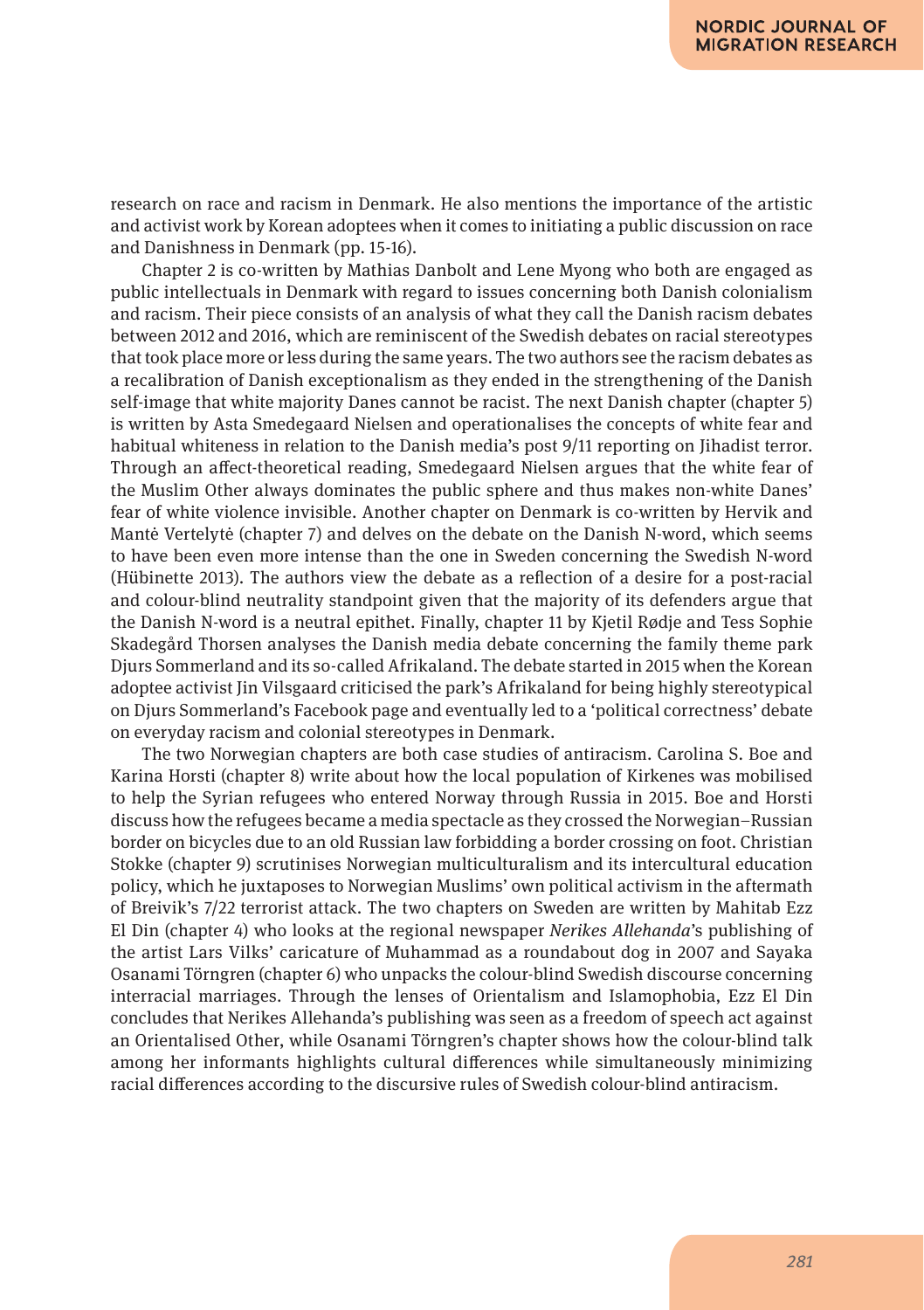Tuija Saresma is behind the Finnish chapter (chapter 3), which analyses the 2015 'immigrant' rape case in Kempele. Saresma discusses how this incident became racialised in both the Finnish media and social media as the idea of a 'rape culture' rapidly got a hold. Finally going over to the book's sole Nordic comparative study (chapter 10), Camilla Haavisto examines the Nazi assault and stabbing of Showan Shattak in Malmö in 2014 and the Nazi killing of Jimi Karttunen in Helsinki in 2016. She conceptualises these events as critical events for what she sees as antiracist claims against racism and argues that a stronger Swedish antiracist movement might explain why these two Nazi attacks were interpreted differently in Sweden and Finland, respectively.

Overall, the anthology is dominated by a media and discourse studies approach analysing recent public debates on race and racism in Denmark, Norway, Sweden and Finland and there is no quantitative study. Furthermore, while reading the chapters, it is evident that research on race in the Nordic countries has still not been able to find a common terminology or a common set of concepts, models, hypotheses and theories. This still somewhat 'wild' state of the field wherein some only prefer the term 'racism' and would probably call themselves 'racism researchers' while others claim that they are critical race and whiteness researchers is clearly a reflection of a field that is still in the making and that has not yet become institutionalised. It is also obvious that research on race has evolved from Nordic migration studies and Nordic gender studies, which are both firmly established fields within the Nordic academic world. Hervik's first chapter and many of the other chapters also point to the fact that research on Nordic racism is also in practice a continuation of Nordic postcolonial studies from the 1990s and 2000s that never really became institutionalised within the Nordic research milieu.

Given the strong focus on media discourses in most of the chapters, Hervik's anthology is in particular of interest to those who want to understand how mainstream media, social media and so-called alternative media have played a crucial role behind most recent debates on racism in the Nordic countries. The book can be recommended to everyone who is studying and who is engaged with issues of racism in the Nordic countries and whether inside or outside the academia as the chapters taken together offer the reader a relatively comprehensive overview of how race operates in different ways in contemporary Denmark, Norway, Sweden and Finland.

#### Tobias Hübinette

Associate Professor in Intercultural Education, Karlstad University, Karlstad, Sweden E-mail: tobias.hubinette@kau.se

### **References**

Andreassen, R & Vitus, K (eds.) 2015, *Affectivity and race: studies from nordic contexts*, Ashgate, Farnham.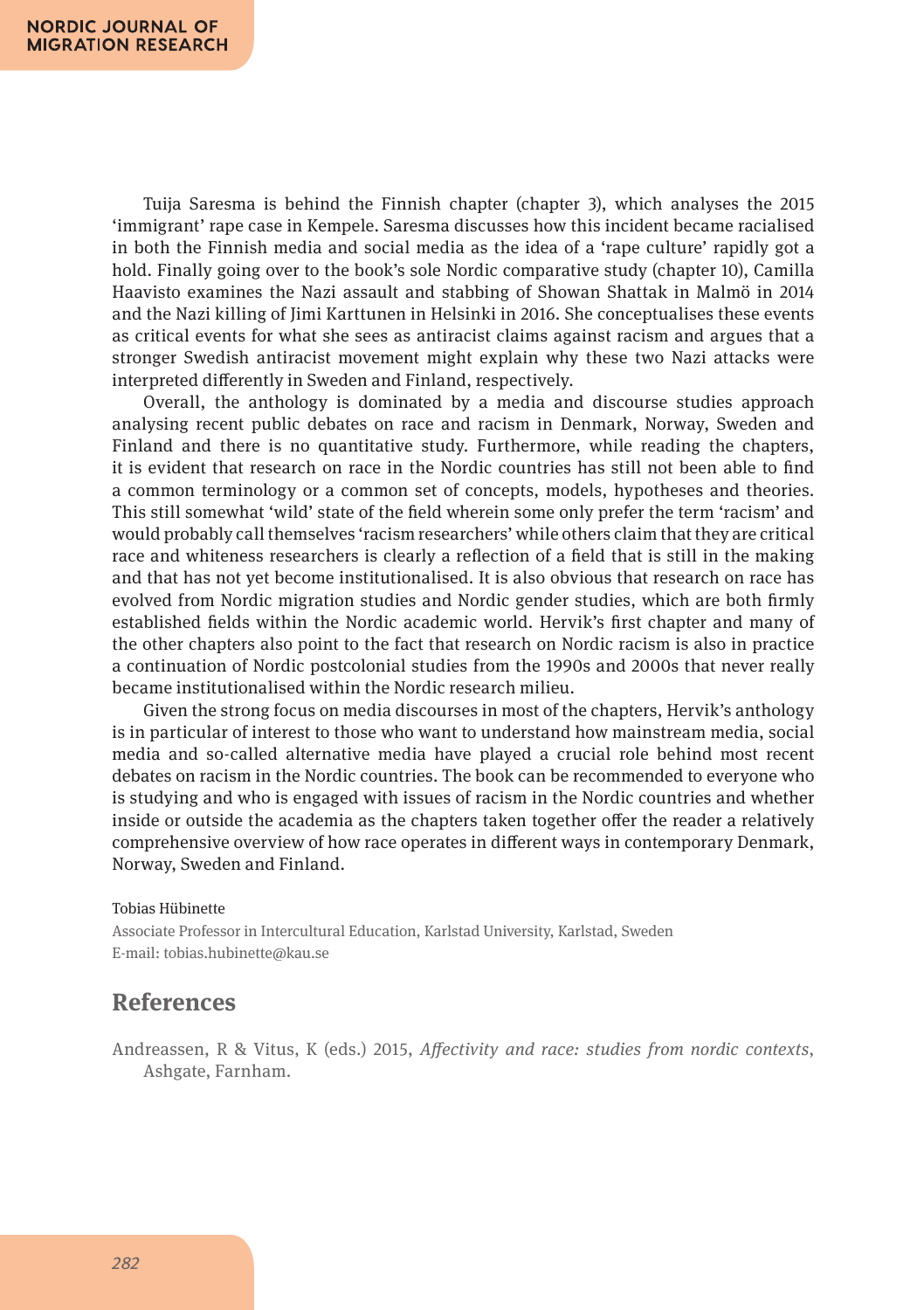Hübinette, T 2013, 'Swedish Antiracism and White Melancholia: Racial Words in a Post-Racial Society', *Ethnicity and Race in a Changing World: A Review Journal*, vol. 4, no. 1, pp. 24-33.

Jensen, L & Loftsdóttir, K (eds.) 2012, *Whiteness and Postcolonialism in the Nordic Countries: Exceptionalism, Migrant Others*, Ashgate, Farnham.

Keskinen, S, Tuori, S, Irni, S & Mulinari, D (eds.) 2009, *Complying with Colonialism: Gender, Race and Ethnicity in the Nordic Region*, Ashgate, Farnham.

### **Povrzanović Frykman, Maja & Öhlander, Magnus (eds.) (2018)** *Högutbildade migranter i Sverige***<sup>1</sup>** *,* **Lund: Arkiv förlag. 232 pp.**

*Högutbildade migranter i Sverige* is a thorough look into the numbers, career paths, labour market positioning and integration experiences of highly educated migrants in Sweden. It consists of 14 chapters by 18 different authors, of whom about half are themselves highly educated migrants working in Swedish research institutions. The book is edited by Professors Maja Povrzanović Frykman (Malmö University) and Magnus Öhlander (University of Stockholm), who both have extensive experience in the field of migration research. According to the editors, the book is the first of its kind: a comprehensive edited volume based on interdisciplinary research on highly educated migrants in Sweden and published in Swedish. It is written in a clear, jargon-free language and is targeted at a wide audience consisting of not only academics but also students, journalists, public officials and the general public.

In the introductory chapter (chapter 1), Maja Povrzanović Frykman and Magnus Öhlander lay out the need for such an anthology, go through the book's contents and discuss the definition of key terms such as 'migrants', 'immigrants', 'refugees', 'highly skilled' and 'highly educated' migrants. They adopt the classification of Robyn Iredale (2001) and define highly educated migrants as people with a completed higher education degree at minimum at the bachelor's level. This classification thus includes all migrants who have moved to Sweden for different reasons, such as job-seekers, family migrants, asylum seekers or refugees. For an edited volume, this definition is a good choice as it is a clear-cut definition that can be used also with migration register data in Sweden. The other commonly used concepts, e.g. 'professional migrants', 'expatriates' or 'highly skilled migrants', are more obscure and often quite context dependent, as the labour market value of one's skills often has to be renegotiated whenever one looks for work abroad (e.g. Csedö 2008).

The two chapters following the Introduction provide an economic and political context for the empirical chapters of the book. Henrik Emilsson (chapter 2) explains the Swedish model of work-based immigration and the results of the 2008 law change that removed the favourable treatment of highly educated migrants that is typical in many other Organisation for Economic Co-operation and Development (OECD) countries. Adopting this 'Swedish model' where the employers, rather than the authorities, are in charge of selecting the kinds of workers they wish to recruit from abroad has had unintended consequences for labour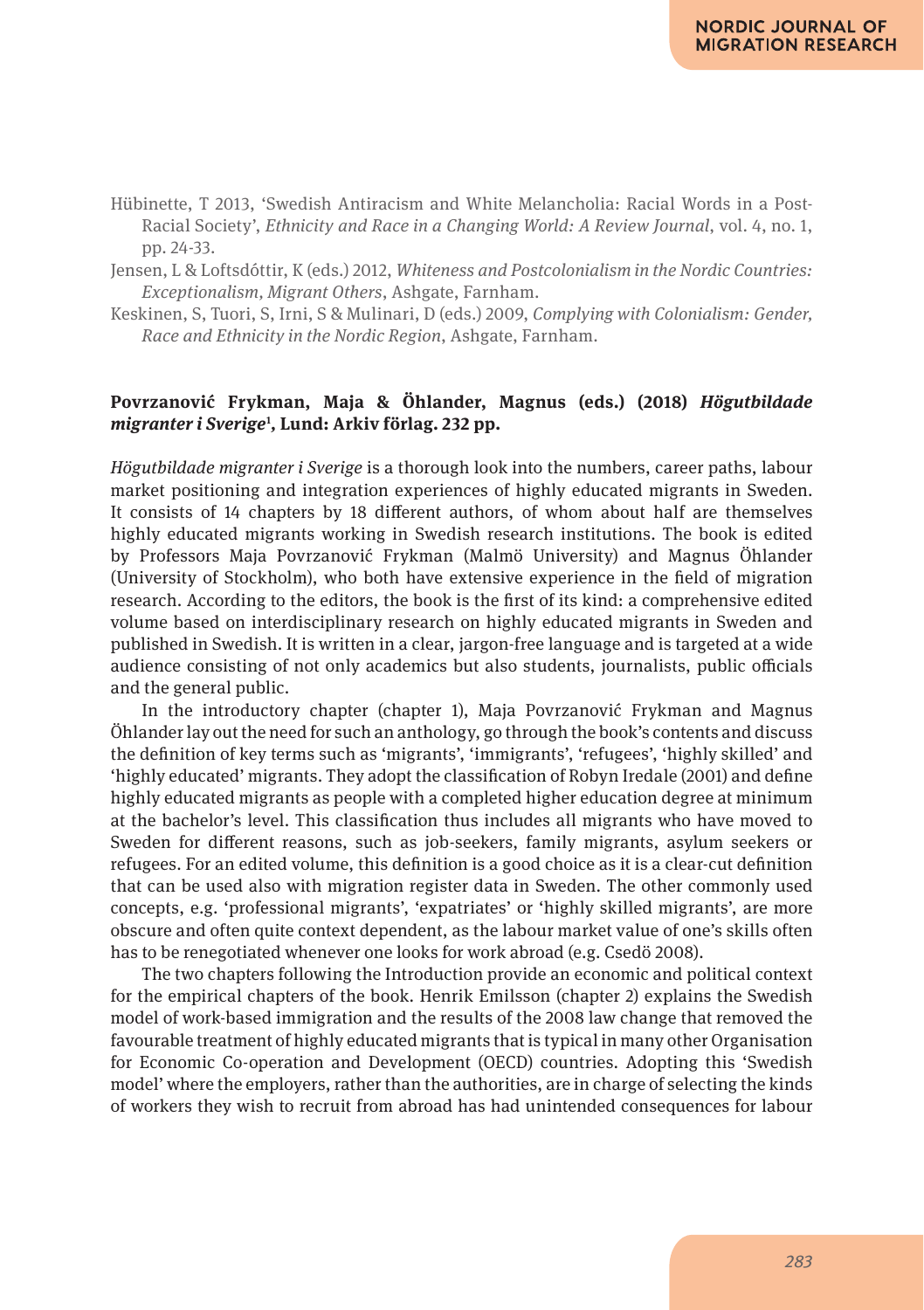migration. Namely, it has increased the numbers of low-educated migrants arriving to Sweden to work in fields with no labour shortages. According to Emilsson, the 2008 law has also resulted in a situation where many highly educated migrants have to migrate onwards for different reasons, for example due to minor mistakes in their work permits or because they can no longer receive a permanent residence permit upon arrival. In their chapter, Nahikari Irastorza and Pieter Bevelander (chapter 3) give an overview of the labour market situation of highly educated migrants in Sweden. Based on register data, they conclude that migrants with higher educational levels do better in Sweden than lower educated migrants, but a gap in employment levels, salary and the mismatch between education and type of job remains, when educated migrants are compared with native-born employees with similar qualifications.

In her chapter, Linn Axelsson (chapter 4) provides a view into Swedish immigration policy and management of work permits by professionals working in the information communication technology (ICT) sector. She concludes that highly educated migrants are a heterogeneous group and notes that the long processing periods of work permits and the four-year wait before being eligible for a permanent residence permit are a source of uncertainty. This is true not only for the migrants themselves but also for the companies dependent on the skills of foreign ICT professionals.

The book has a total of seven chapters that deal with medical doctors. In all, 27 per cent of all doctors working in the Swedish health care sector have completed their degrees abroad (e.g. Taban-Franz 2018: 102; Mozetič 2018: 115), so the emphasis on this particular occupation makes sense for the purpose of research and also for the Swedish society so reliant on doctors with foreign credentials.

Lisa Salmonsson (chapter 5) focuses on foreign doctors' sense of professional belonging, Anna Taban-Franz (chapter 6) writes about reciprocity and capital in an introductory language program for medical doctors with foreign education and Katrina Mozetič (chapter 7) gives a view into what it is like to be a refugee and a highly educated migrant. Following these insights, Paula Mulinari (chapter 8) discusses what is required to become a 'real doctor' in Sweden, Nataliya Berbyuk Lindström (chapter 9) focuses on the workplace intercultural communication, and Katarzyna Wolanik Boström and Magnus Öhlander (chapter 10) write about Polish doctors and the everyday encounters at the workplace. In the last article belonging to this category, Maja Povrzanović Frykman and Katrina Mozetič (chapter 11) write about the lives of foreign doctors and the importance of friends. When read together, these chapters give an interesting and nuanced view of the foreign doctors working in Swedish hospitals. The chapters are rich in interview data, where one can hear the voice of the medical professionals themselves and learn from not only their experiences at the workplace but also their lives outside the hospital walls.

The two following chapters, after the in-depth look into Swedish healthcare sector, focus on a field where highly educated foreign workers are also commonplace: the academia. Helena Pettersson (chapter 12) based her work on ethnographic fieldwork within a life science research institution and writes about the sense of kinship felt among internationally mobile academics. In this field, much of the work is conducted in research teams in laboratories that thrive on international mobility of researchers. They form interesting 'families' among those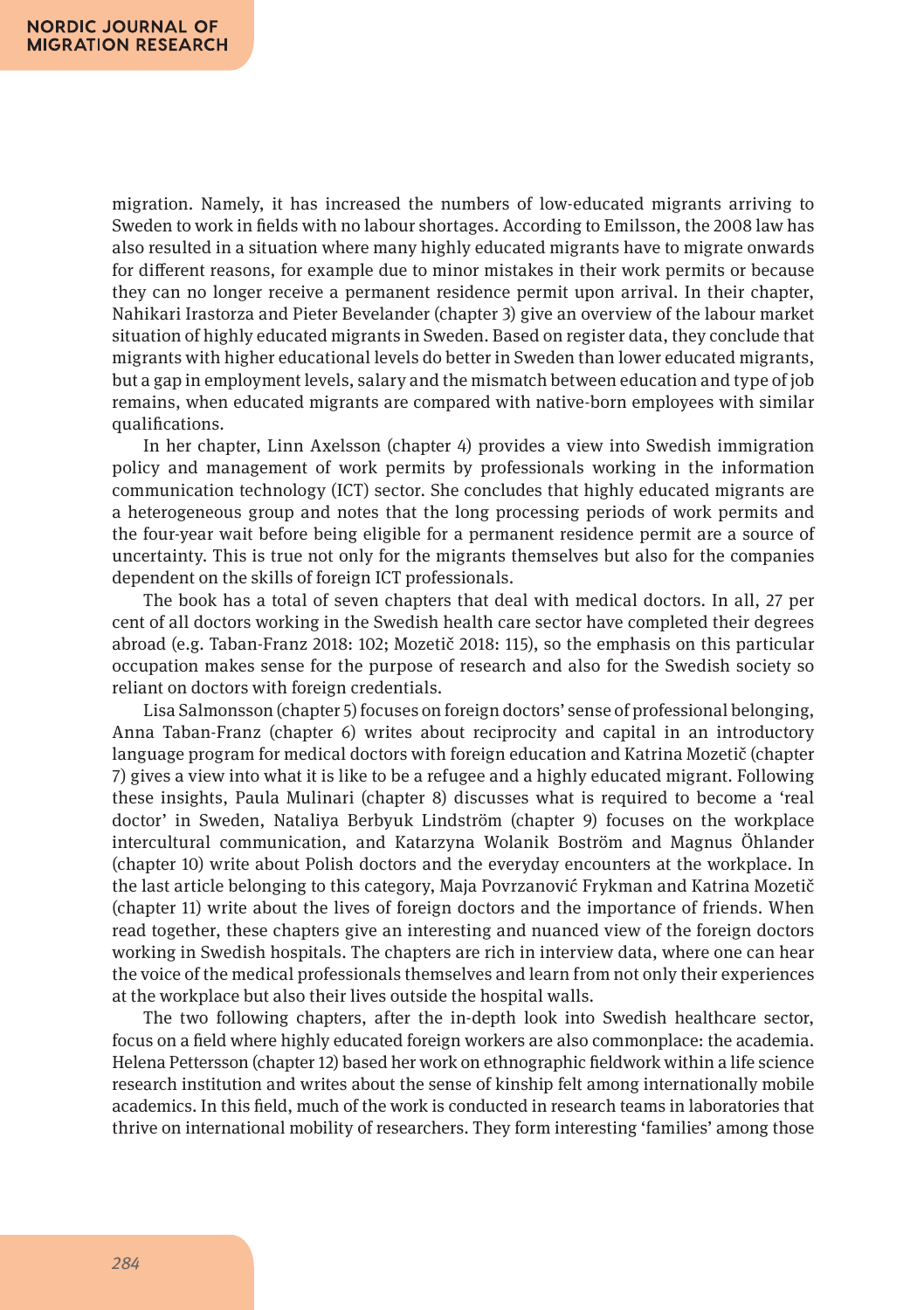who have to spend so much time together at the laboratory with only limited contact to their own friends and relatives abroad. Erik Olsson, Alireza Behtoui and Hege Høyer Leivestad (chapter 13) discuss social capital and the situation of migrants, who finish their post-graduate studies in Swedish higher education institutions and wish to continue their careers in the country. The authors conclude that in general, foreign-born researchers face discrimination and structural obstacles that make their prospects bleaker than their native peers, unless they manage to 'play the games' that are typical for this Bourdieusian social field.

In the final chapter of the book, Li Bennich-Björkman and Branka Likic-Brboric (chapter 14) write about the Swedish integration policies and labour market experiences of the highly educated migrants who arrived from Bosnia and Herzegovina in the 1990s. They have been one of the largest refugee groups in Sweden and been seen as an integration success story. In a sense, this article forms a nice balance to the chapters of the beginning of the book (chapters 2 and 3), where the phenomenon of highly educated migration was explored via statistical and labour market data, even though the approach here is based on biographical interviews. Because their interviewees already have a history of living in Sweden for more than 25 years, they are able to reflect back on what factors made their integration possible.

The book successfully tackles an interesting dilemma: when skilled and educated migrants are seen as economically beneficial to the country's economy and therefore many countries have specific policies to welcome and attract them, how come are these migrants still often at a disadvantage in the labour market in Sweden? Despite the highly educated being in a position of relative advantage towards migrants with lower level qualifications, they still have problems with having their social and cultural capital recognised and their skills fully utilised. The editors of the book stress the necessity of adaptation also from the side of Swedish authorities, workplaces and employers to integrate these migrants as full members of the Swedish society. In the future, it would be interesting to read this book also in the English language. One option would be to work on the chapters focusing on the medical profession as that section of the book has several interlinking themes relevant to this profession. This is not to say that other chapters would be less interesting, but for the international audience not particularly interested in Sweden or the Nordic countries per se, a professional focus might be a good choice. In all, the chapters are well written, concise and interesting, so one may hope the book finds itself in the hands of those in charge of migration policies as well as to students and researchers interested in this fascinating topic.

# **Note**

1. The title of the book can be translated in English as 'Highly educated migrants in Sweden'.

#### Saara Koikkalainen

Post-Doctoral Researcher, Swedish School of Social Science, University of Helsinki, Helsinki, Finland E-mail: saara.koikkalainen@helsinki.fi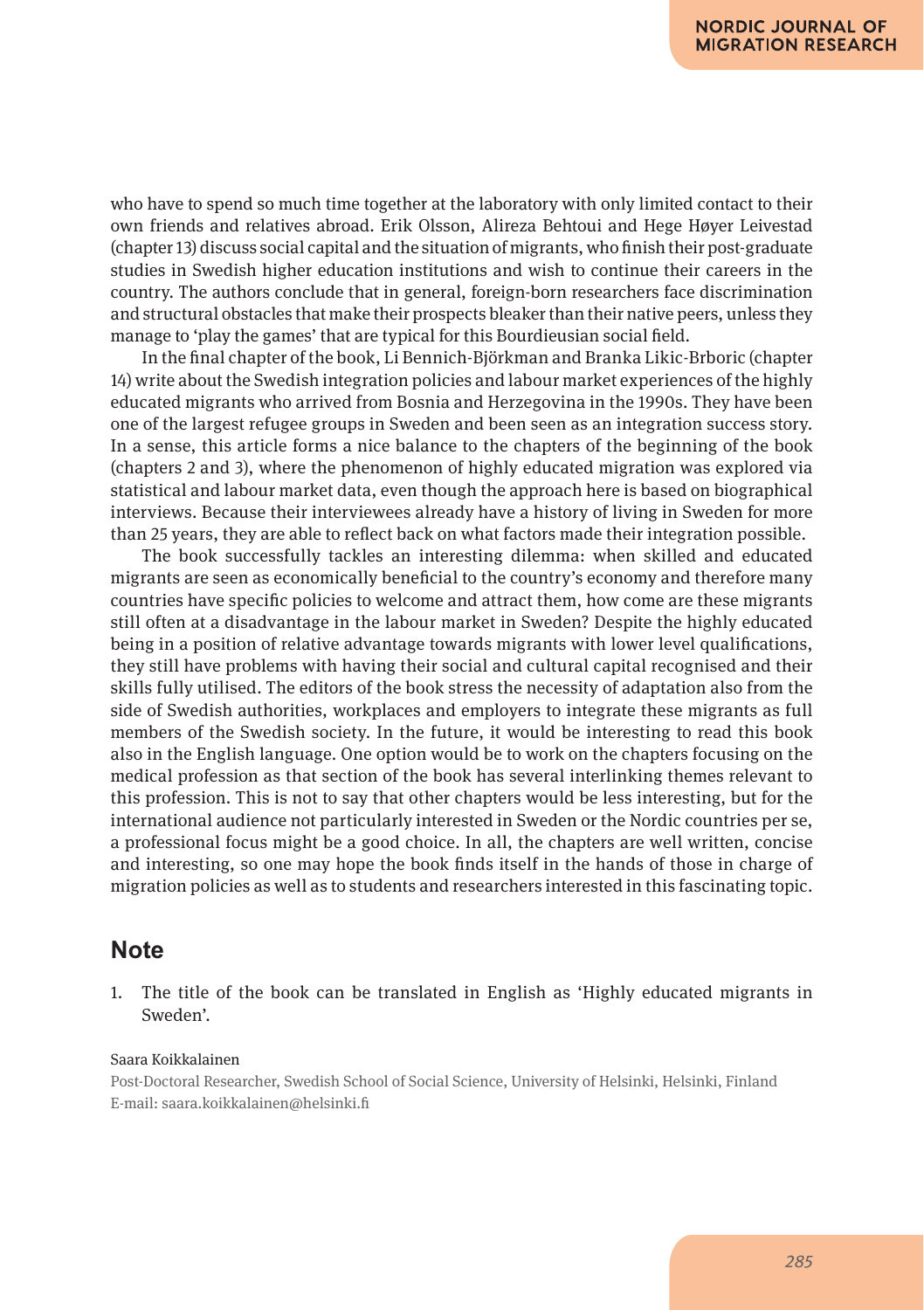# **References**

- Csedö, K 2008, 'Negotiating skills in the global city: Hungarian and Romanian professionals and graduates in London', *Journal of Ethnic and Migration Studies,* vol. 34, no. 5, pp. 803-823.
- Iredale, R 2001, 'The migration of professionals: theories and typologies', *International Migration,* vol. 39, no. 5, pp. 7-24.

### **Scholten, Peter & van Ostaijen, Mark (eds.) (2018)** *Between Mobility and Migration: The Multi-Level Governance of Intra-European Movement***, Cham: Springer Open. 270 pp.**

Peter Scholte and Mark van Ostaijen have edited a book entitled *Between Mobility and Migration: The Multi-Level Governance of Intra-European Movement*, which is available in open access format. The volume is a collection of essays related to intra-European movement. The empirical data of the book mainly deals with movement from Eastern to Western Europe. Many of the findings of the book relate to a research project funded by the Joint Programming Initiative (JPI) Urban Europe: IMAGINATION, 'Urban Implications and Governance of CEE migration' run between June 2013 and June 2016. The collection of empirical material was conducted in Turkey, Sweden, Austria, the Czech Republic, Poland and the Netherlands. The material included interviews, data collection, document analysis and literature reviews. The project was interdisciplinary, with sociologists, political scientists, geographers and public administration scholars. This is also visible in the book, as intra-European movement is looked at from very diverse perspectives and through various types of material.

The first part of the book deals with the various types of intra-European movement and their consequences, including chapters on the concept of liquid migration<sup>1</sup> and on the comparison between post-war guest worker migration and the migration from the Central and Eastern European (CEE) countries to Western Europe. The second part of the book discusses different approaches to multi-level governance in the context of free movement, while the final part includes reports on case studies from sending and receiving countries as well as concluding remarks.

The book provides an important account on contemporary intra-European migration in an era where the focus is almost completely on migration from outside the European Union (EU). There are also critical approaches to the differentiation between the approaches to intra-European and extra-European migration. Not many monographs have been written in recent years about intra-European migration (Heinikoski 2017a; Recchi 2015), and it has also been several years since the latest compilation of social scientist approaches to EU migration (Maas, 2013). The phenomenon of intra-European movement is, however, still very topical; it should not be forgotten that the Brexit debate revolves greatly around the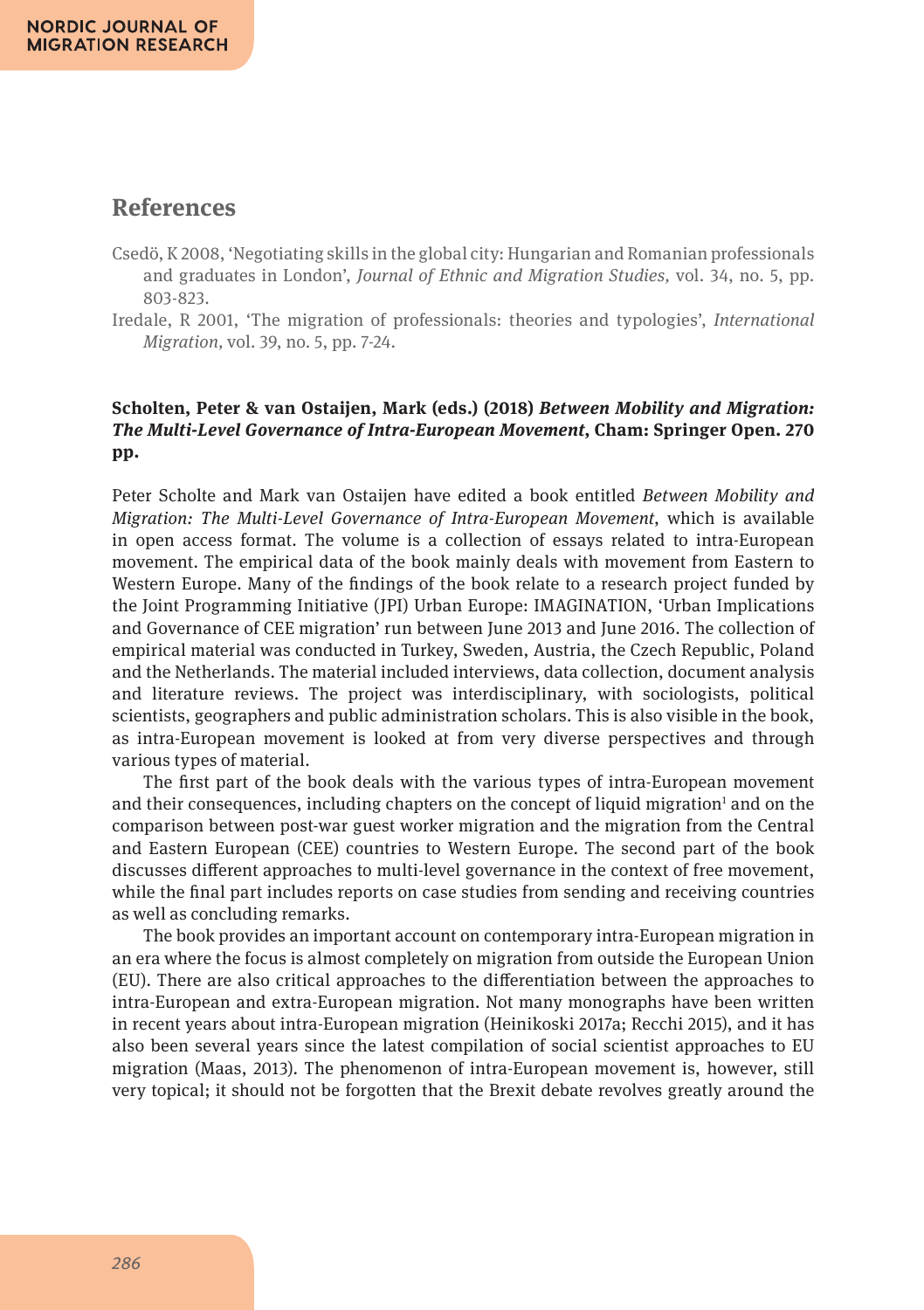issue of intra-European movement and that the number of people moving around the EU keeps growing.

Although it is important to look at intra-European mobility, it seems particularly worthwhile to focus on how mobility from outside the Union intertwines with the intra-European one. In his book chapter, Alex Balch makes an important analysis on how "EU migration" is a term avoided in the official EU discourse (p. 161). Indeed, EU commissioners have explicitly stated that EU mobility and the movement of EU citizens should not be called migration but free movement, which the union representatives consider a completely different issue (p. 173). Balch also points out how the politics of free movement seem to follow neo-functionalist ideas of a spillover process whereby integration constantly spills over to adjacent fields. Migration policy, in turn, seems to follow intergovernmental thinking where states hold onto their sovereignty and are often unable to agree on common procedures and principles (p. 163). As an example of the difficulties related to the intertwining of intra-European and extra-European movement, he mentions the dispute in 2011 between France and Italy on the border-crossing of Tunisian migrants with a residence permit in Italy (p. 168). The same problematics came to the fore along with the migrant crisis in 2015.

It may also often be forgotten that the CEE countries are not only sending but also receiving countries. Marta Kindler devotes her chapter to the analysis on the movement of Poles. Polish citizens have been the most mobile in the EU, with approximately 2 million Poles staying in other EU countries (p. 168). It is noteworthy, however, that it is only 6.6 percent of the Polish population, while close to 15% of Romanian population stay abroad (Heinikoski 2017b). Poland also hosts an immigrant population, including for example Ukrainians; there are approximately one million Ukrainians working in Poland, mostly concentrated in a particular area in Warsaw. Whereas many Poles work in Western European countries in posts where it is difficult to find local workforce, Ukrainians fill the Polish need for agricultural, construction and domestic workers (p. 199).

The seemingly equal right to free movement of each EU citizen disguises the fact that mobile EU citizens may have very different trajectories. For example, the mobility of the socalled Eurostars previously analysed by one of the authors of the volume, Adrian Favell, is very different from the mobility of the Czech care givers living in two-week periods in Austria and at home in Czechia (chapter 11). Interestingly enough, the book also takes into account CEE migration to Turkey, reflecting the various patterns of mobility in Europe (Chapter 12). CEE population today constitutes more than 40% of the migrants in Turkey, the majority coming from the neighbouring country Bulgaria (p. 231). This perspective illustrates that it is not only Western Europe that attracts CEE workers.

The book is useful for anyone interested in getting acquainted with intra-European movement and related academic discussion. It is up to date and provides a variety of empirical and theoretical perspectives to European mobility. The editors of the volume also skilfully introduce the reader to the topic and reflect on the findings in the conclusion. The editors describe, inter alia, how intra-European movement is usually conceptualised somewhere between domestic and international migration (p. 260). It is neither the same